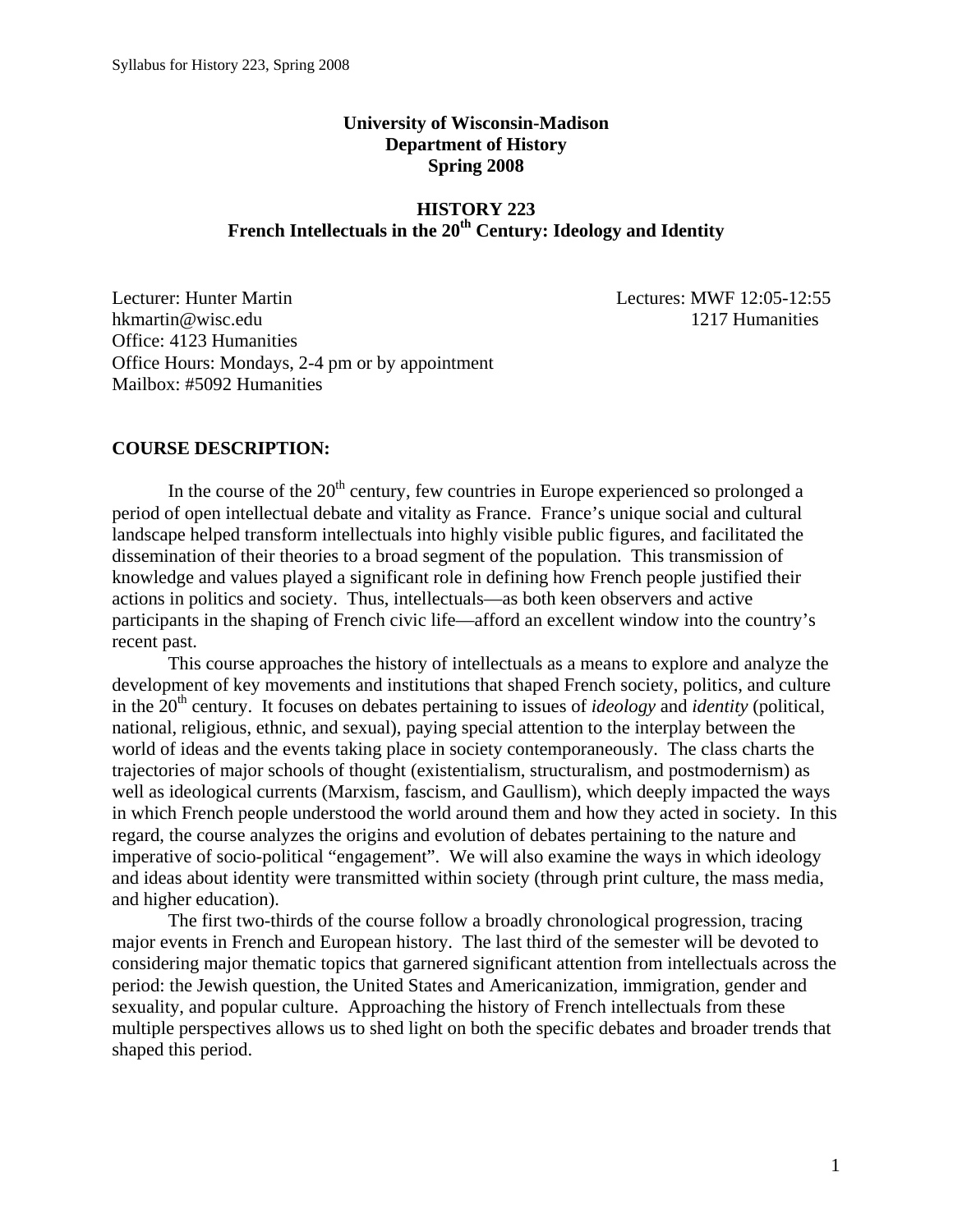## **REQUIREMENTS:**

This course will be reading intensive, placing an emphasis on primary sources of a variegated nature (theoretical essays, press polemics, novels, plays, and memoirs), though we will also explore selected secondary sources that have helped define the study of French intellectuals. At the end of each week, we will step back from the normal lecture sequence in order to pursue an in-depth group discussion of the course readings.

All students will write two 5-6 page papers in the course of the semester, two 1-sentence assignments, and take a final exam. Each of the 5-6 page papers will count for 30% and the final exam for 25% of your grade. The final 15% of your grade will be determined by the 1-sentence assignments as well as your attendance and participation in the course throughout the semester.

## **REQUIRED BOOKS:**

Julien Benda, *Treason of the Intellectuals* (New York: Transaction Publishers, 2006). Tony Judt, *The Burden of Responsibility: Blum, Camus, Aron, and the French Twentieth Century* (Chicago: University of Chicago Press, 2007).

Aimé Césaire, *Discourse on Colonialism* (New York: Monthly Review Press, 2001) Kristin Ross, *May '68 and Its Afterlives* (Chicago: University of Chicago Press, 2004). Bernard-Henri Lévy, *American Vertigo* (New York: Random House Trade Paperbacks, 2007). Alain Finkielkraut, *The Defeat of the Mind* (New York: Columbia University Press, 1995).

All required books will be available for purchase at the University Book Store. They will be available on 3-hour reserve at H.C. White Library as well. There will also be a course packet containing the other readings (indicated as "reader" on syllabus), which can be purchased at the Humanities Copy Center or borrowed from the reserve collection at H.C. White.

## **SYLLABUS AND WEEKLY READINGS:**

## **Week 1 (Jan. 23-25), Origins and Identity of the Modern French Intellectual**  Reading:

Michael Burns, France and the Dreyfus Affair (reader)

Emile Zola: "*J'accuse!*" (93-102); *Le Siècle*, "Call to Women" (112-113); Gyp "*Les Izolâtres*" (115-116); Charles Maurras, "First Blood" (122-123); Jacques Chirac, "Letter on the Centenary of '*J'accuse*'" (191-192).

Jeremy Jennings, "Introduction: Mandarins and Samurais: The Intellectual in Modern France," in Jeremy Jennings, ed., Intellectuals in Twentieth-Century France: Mandarins and Samurais, 1-32 (reader).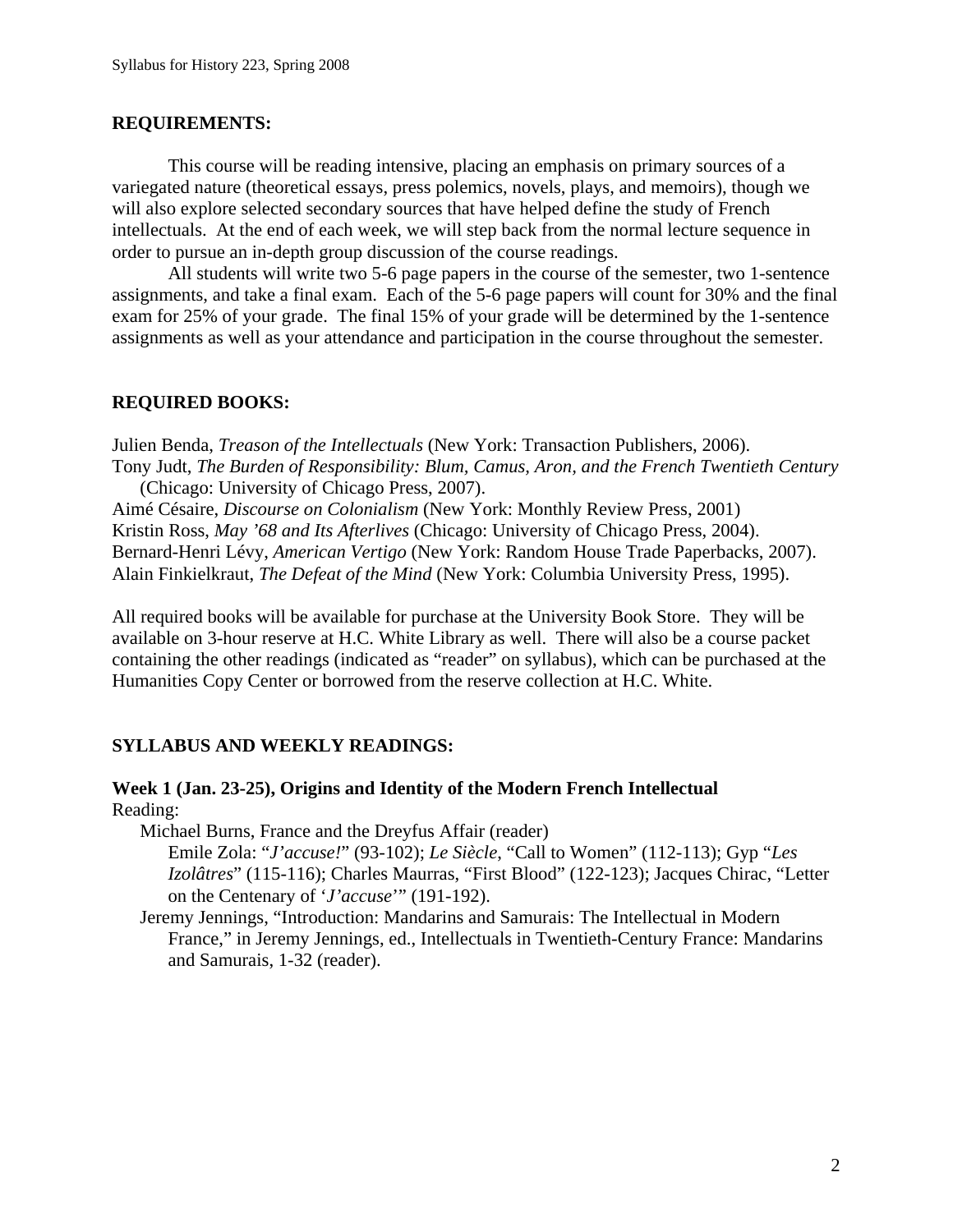# **Week 2 (Jan. 28-Feb. 1), Intellectuals at Home and Abroad in the Interwar Period (Pacifism, Republicanism, and Fascism)**

## Reading:

Julien Benda, *Treason of the Intellectuals*, 43-78, 98-101, 158-166, 175-177, 181-186 (top), & 191-203.

## **\*\*\*Note: There will be a reading day on Friday, Feb. 1 in lieu of lecture\*\*\***

# **Week 3 (Feb. 4-8), On Behalf of "True France" – Intellectuals Examine their Consciences in the 1930's and 1940's**

Reading:

Tony Judt, *The Burden of Responsibility*: Chapter 1, "The Prophet Spurned: Léon Blum and the Price of Compromise", 29-85.

Vercors, *The Silence of the Sea*, 71-97 (reader).

## **Week 4 (Feb. 11-15), From the Ivory Tower to the Underground, and out onto the Street – Intellectuals and the Liberation of France**

Reading:

- Jean-Paul Sartre, "Existentialism is a Humanism", in Walter Kaufmann, ed., *Existentialism from Dostoevsky to Sartre*, 345-369 (reader).
- Jean-Paul Sartre, "The Wall", *Existentialism from Dostoevsky to Sartre*, 281-299 (reader).
- Albert Camus, "The Myth of Sisyphus", in *The Myth of Sisyphus and other essays*, 119-123 (reader).

Albert Camus, "The Guest", in *Exile and the Kingdom*, 85-109 (reader).

## **\*\*\*One sentence assignment due Friday, 02/15\*\*\***

# **Week 5 (Feb. 18-22), Arguing Revolution – The Rise of Communism and the Decline of France's Colonial Empire in the 1950's**

Reading:

Tony Judt, *The Burden of Responsibility*: Chapter 2, "The Reluctant Moralist: Albert Camus and the Discomforts of Ambivalence", 87-135. Aimé Césaire, *Discourse on Colonialism*, 29-53.

## **Week 6 (Feb. 25-29), Anti-Colonialists and Gaullists – A Precarious Ideological Balance?**  Reading:

Aimé Césaire, *Discourse on Colonialism*, 54-78. Henri Alleg, *The Question*, 39-102 & 113-122 (reader).

## **\*\*\*Six page paper due Monday, 02/25\*\*\***

## **Week 7 (Mar. 3-7), Institutions of Intellectual Culture**

Reading:

Joyce Appleby, Lynn Hunt, and Margaret Jacob, eds., "Postmodernism and the Crisis of Modernity", in *Telling the Truth About History*, 198-237 (reader).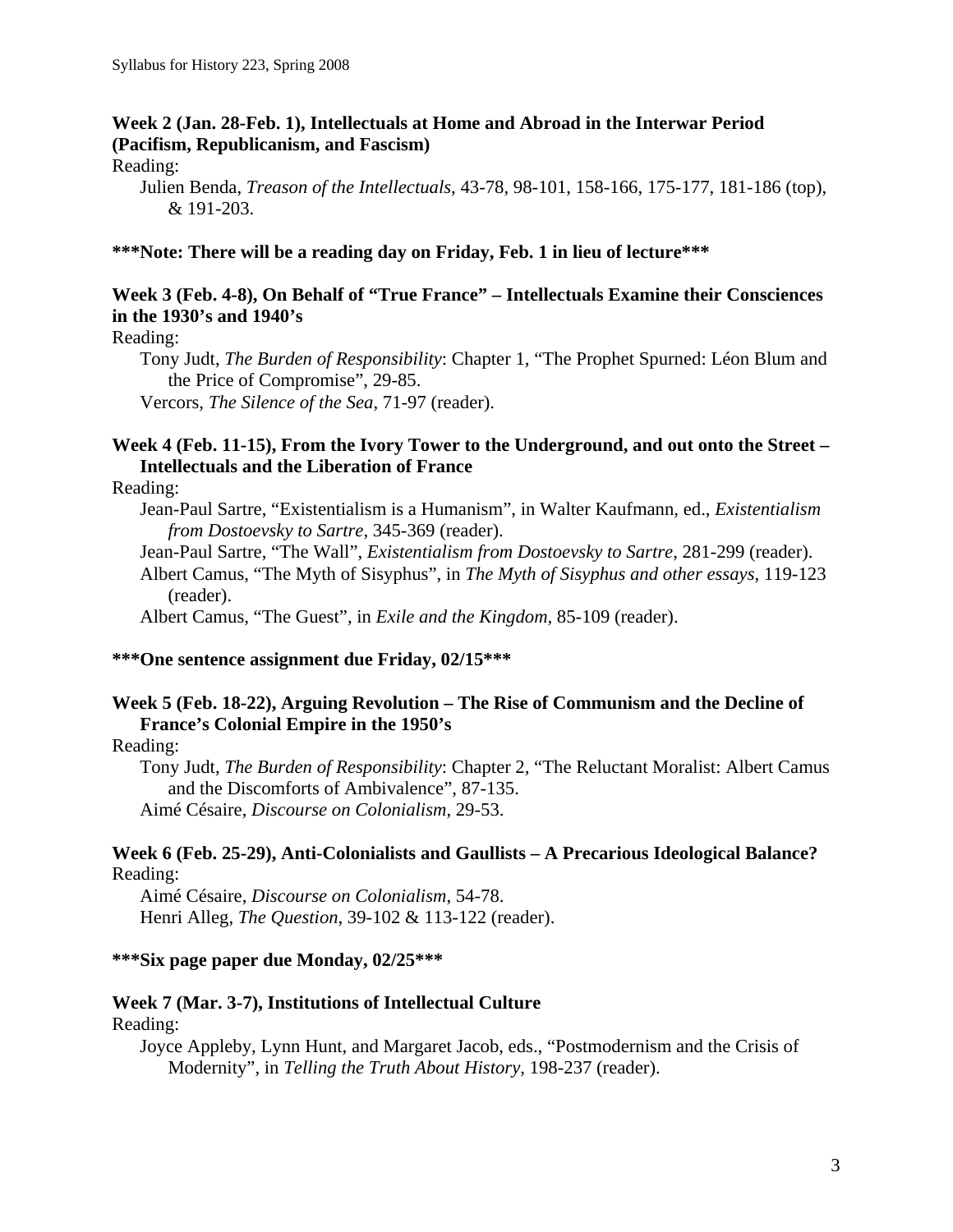Michel Foucault, "The Archaeology of Knowledge: Introduction," in Jacques Revel and Lynn Hunt, eds., *Histories: French Constructions of the Past, Postwar French Thought, Volume I*, 202-216 (reader).

# **Week 8 (Mar. 10-14), From Postmodernism to Paving Stones – A New Model of Engagement and May 1968**

## Reading:

François Furet, "French Intellectuals: From Marxism to Structuralism", *Histories: French Constructions of the Past*, 217-230 (reader). Kristin Ross, *May '68 and It's Afterlives*, 1-18 & 65-137.

# **Week 9, SPRING BREAK**

No classes

#### **Week 10 (Mar. 24-28), Dawn of the "Media Intellectual"**

#### Reading:

Kristin Ross, *May '68 and It's Afterlives*, 138-215.

## **Week 11 (Mar. 31-Apr. 4), Cold War Antipathies – Anti-Totalitarianism and Anti-Americanism**

#### Reading:

Bernard-Henri Lévy, *Barbarism with a Human Face*, 151-159 & 168-197 (reader). François Mauriac, *De Gaulle*, 169-192 (reader).

#### **\*\*\*One sentence assignment due Friday, 04/04\*\*\***

### **Week 12 (Apr. 7-11), Religion and the Republic**

## Reading:

François Mauriac, *De Gaulle*, 193-229 (reader).

Tony Judt, *The Burden of Responsibility*: Chapter 3, "The Peripheral Insider: Raymond Aron and the Wages of Reason", 137-182.

#### **Week 13 (Apr. 14-18), Multiculturalism versus** *La France profonde*

#### Reading:

Alain Finkielkraut, *The Defeat of the Mind*, 1, 51-86 &111-135.

#### **Week 14 (Apr. 21-25), Crossing Borders – Rethinking National and Sexual Identities**  Reading:

Simone de Beauvoir, *The Second Sex*, 404-424, 679-715 & 716-732 (reader).

# **Week 15 (Apr. 28-May 2), The French Intellectual as Expert, "Expat", and Export**

#### Reading:

Bernard-Henri Lévy, *American Vertigo*, 3-18, 106-117, 216-222, 237-256 & 275-308.

### **\*\*\*Six page paper due on Monday 04/28\*\*\***